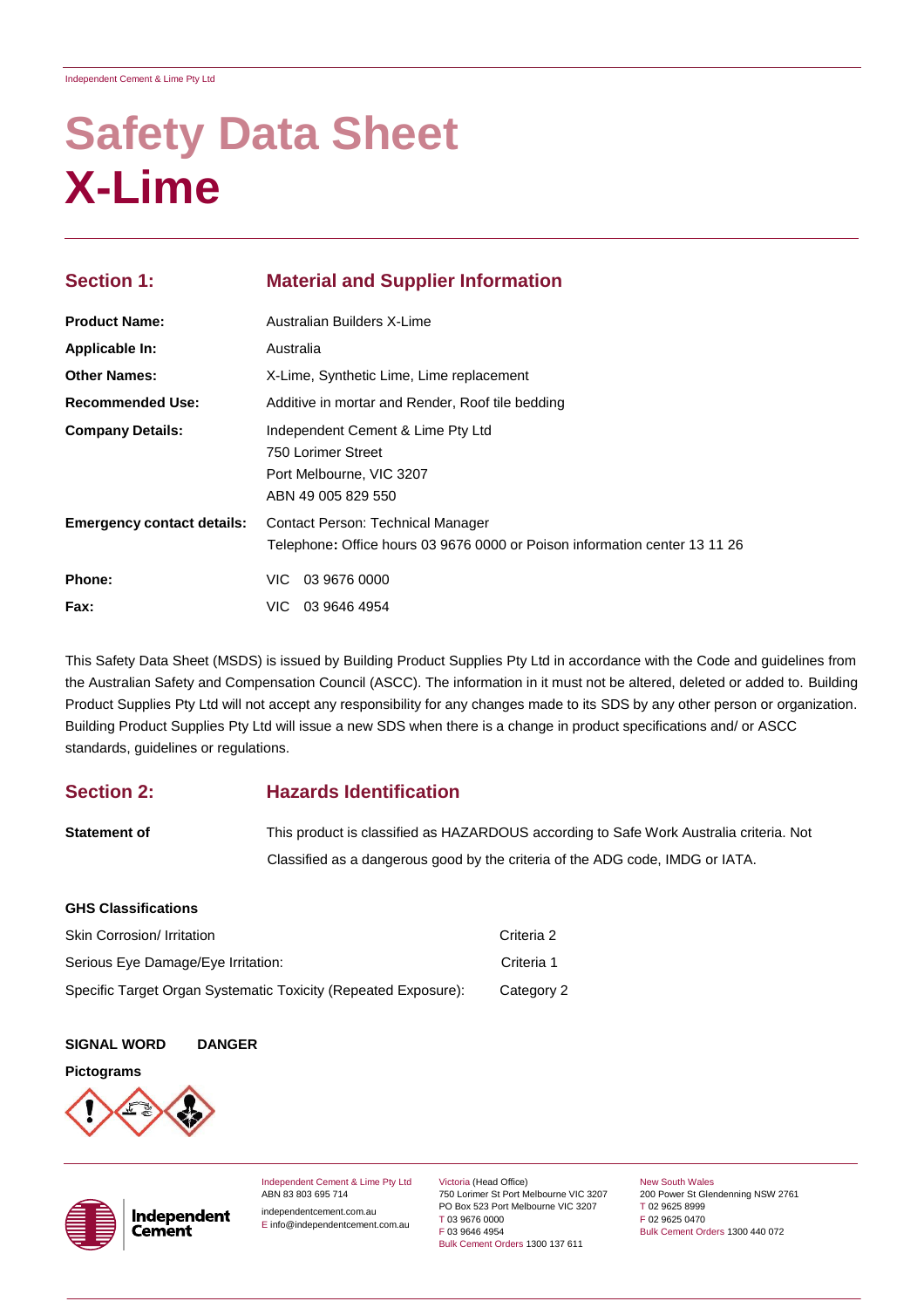#### **Hazard Statements**

| H315 | Causes skin irritation                                                                  |
|------|-----------------------------------------------------------------------------------------|
| H317 | May cause an allergic skin reaction                                                     |
| H318 | Causes serious eye damage                                                               |
| H373 | May cause damage to lungs and respiratory tract through prolonged or repeated exposure. |

#### **Prevention Statements**

| P <sub>260</sub> | Do not breathe dust/fume/gas/mist/vapours/spray                              |
|------------------|------------------------------------------------------------------------------|
| P <sub>280</sub> | Wear protective gloves/ protective clothing/ eye protection/ face protection |

#### **Response Statements**

| P302+P352      | IF ON SKIN: Wash with plenty of soap and water                                                    |
|----------------|---------------------------------------------------------------------------------------------------|
| P304+P340      | IF INHALED: Remove to fresh air and keep at rest in a position comfortable for breathing.         |
| P305+P351+P338 | IF IN EYES: Rinse cautiously with water for several minutes. Remove contact lenses if present and |
|                | easy to do. Continue rinsing.                                                                     |
| $P333 + P313$  | If skin irritation or rash occurs get medical advice/attention.                                   |

#### **Disposable Statements**

| P <sub>501</sub> | Dispose of contents/container in accordance with relevant regulations. |                           |                   |                  |                |
|------------------|------------------------------------------------------------------------|---------------------------|-------------------|------------------|----------------|
| <b>UN No</b>     | None Allocated                                                         | <b>Hazchem Code</b>       | None<br>Allocated | <b>Pkg Group</b> | None Allocated |
| <b>DG Class</b>  | None Allocated                                                         | <b>Subsidiary Risk(s)</b> | None<br>Allocated | <b>EPG</b>       | None Allocated |

# **Section 3: Composition / Information on Ingredients**

| Ingredient                                | <b>Formula</b>    | <b>Proportion</b> | <b>CAS Number</b> |
|-------------------------------------------|-------------------|-------------------|-------------------|
| Mixture of Methyl Hydroxy ethyl cellulose | Not given         | < 15%             | 618-528-0         |
| Sodium dodecyl benzene sulfonate          | Not given         | $< 1\%$           | 68081-81-2        |
| Lime stone (Calcium Carbonate)            | CaCO <sub>3</sub> | $>60\%$           | 1317-65-3         |

Product may contain crystalline silica in trace content

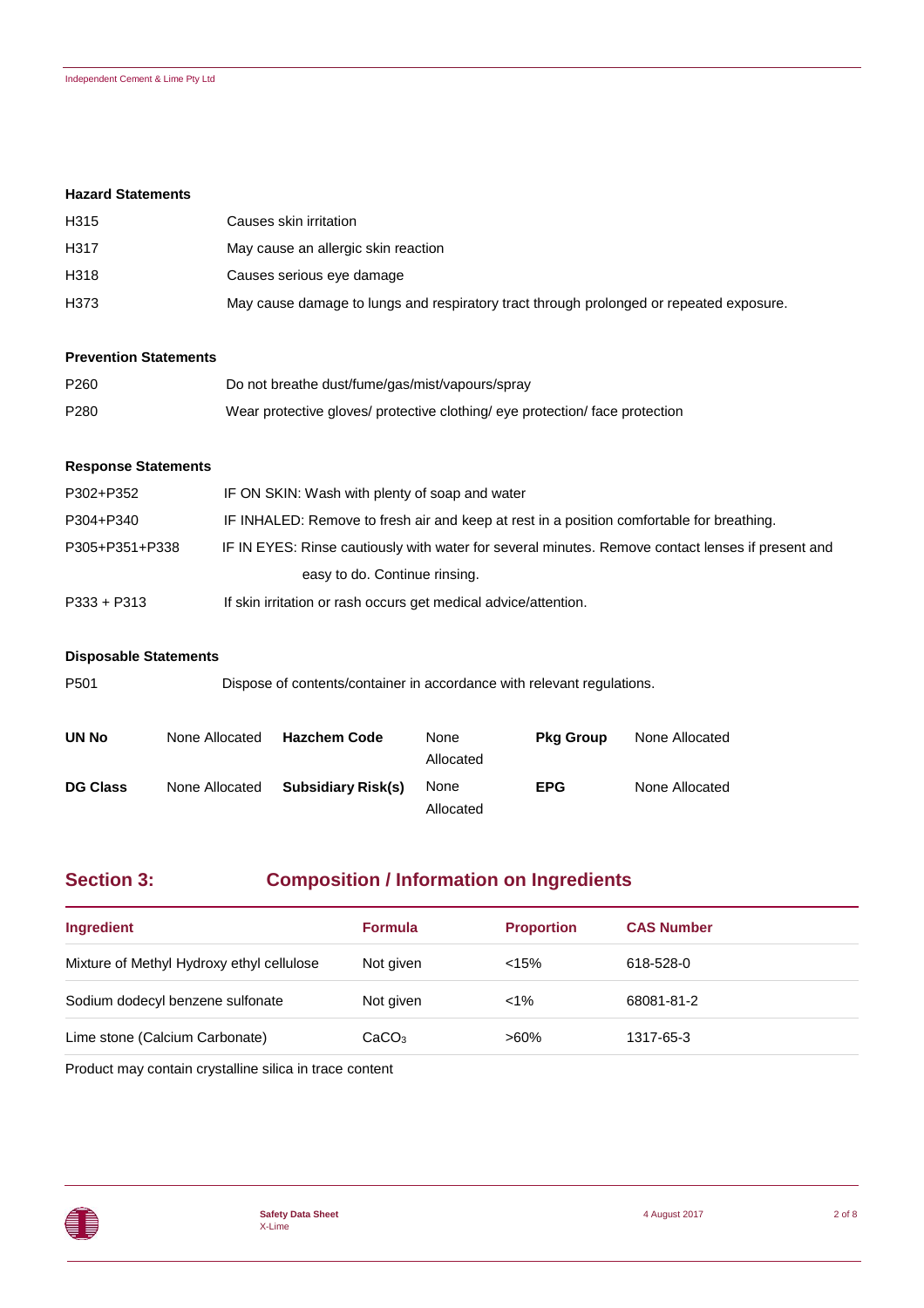# **Section 4: First Aid Measures**

| Eye:                          | If Lime is splashed in to the eyes immediately flush eyes thoroughly with flowing water. Check<br>for and remove any contact lenses. Continue to rinse for 10 minutes and seek urgent medical<br>attention. |
|-------------------------------|-------------------------------------------------------------------------------------------------------------------------------------------------------------------------------------------------------------|
| Inhalation:                   | Remove from dusty area to fresh air. If symptoms persist, seek medical attention.                                                                                                                           |
| Skin:                         | Remove heavily contaminated clothing immediately. Wash off skin thoroughly with water. A                                                                                                                    |
|                               | shower may be required. Seek medical attention for persistent irritation or burning of the skin.                                                                                                            |
| Ingestion:                    | Rinse mouth and lips with water. Do not induce vomiting. Give water to drink to dilute stomach                                                                                                              |
|                               | contents. If symptoms persist, seek medical attention.                                                                                                                                                      |
| <b>Advice to Doctor:</b>      | Treat symptomatically.                                                                                                                                                                                      |
| <b>First Aid Facilities</b>   | Eye wash station.                                                                                                                                                                                           |
| <b>Additional</b>             | <b>Aggravated Medical Conditions</b>                                                                                                                                                                        |
| <b>Information</b>            |                                                                                                                                                                                                             |
| <b>Inhalation</b>             | Over exposure resulting from prolonged and repeated inhalation of dust containing crystalline                                                                                                               |
|                               | silica can cause bronchitis, silicosis (scarring of the lung). It may also increase the risk of                                                                                                             |
|                               | scleroderma (a disease affecting the connective tissue of the skin. Joints, blood vessels and                                                                                                               |
|                               | internal organs) and lung cancer. Epidemiological studies have shown that smoking increases                                                                                                                 |
|                               | the risk of bronchitis, silicosis (scaring of the lung) and lung cancer in persons exposed to                                                                                                               |
|                               | crystalline silica.                                                                                                                                                                                         |
| Skin                          | Prolonged and repeated skin contact with X-Lime powder or slurries may                                                                                                                                      |
|                               | result in irritant dermatitis or alkaline burns.                                                                                                                                                            |
| Eye                           | Irritating to the eye. If X-lime is splashed in to the eye, alkaline burns can cause permanent                                                                                                              |
|                               | damage.                                                                                                                                                                                                     |
| <b>Section 5:</b>             | <b>Fire Fighting</b>                                                                                                                                                                                        |
| <b>Flammability:</b>          | Not flammable. Does not support combustion of other materials.                                                                                                                                              |
| <b>Fire and Explosion:</b>    | No fire or explosion hazard exists.                                                                                                                                                                         |
| Suitable Extinguishing media: | In case of fire, use water spray (fog), foam, dry chemicals or CO <sub>2</sub>                                                                                                                              |

**Hazchem Code:** None Allocated

# **Section 6: Accidental Release Measures**

Spillage: If spillage (bulk), vacuum or sweep and place in a designated, labeled waste container. Dispose of via a licensed waste disposal contractor. Contact emergency services if appropriate. Wear



4 August 2017 3 of 8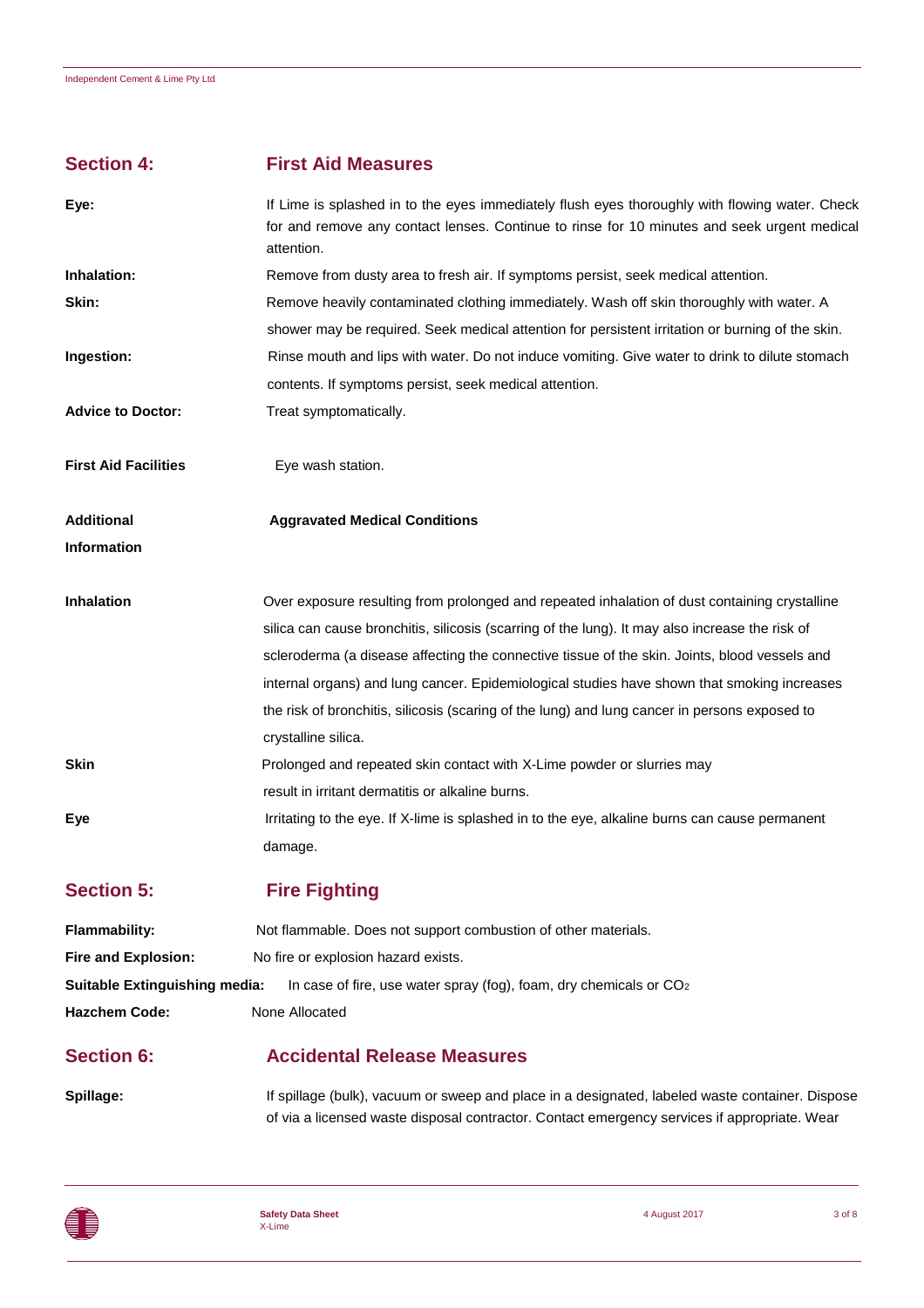dust proof goggles, PVC/rubber gloves, a Class P2 respirator (where an inhalation risk exists), coveralls and rubber boots. Clear area of all unprotected personnel. Prevent spill entering drains or waterways. Collect and place in sealable containers for disposal or reuse. Avoid generating dust.

**Emergency Follow safety requirements for personal protection under Section 8** Exposure Controls/Personal Protection.

**Procedures**

# **Section 7: Handling and Storage**

**Handling:** Before use carefully read the product label. Use of safe work practices are recommended to avoid eye or skin contact and inhalation. Observe good personal hygiene, including washing hands before eating. Prohibit eating, drinking and smoking in contaminated areas. **Storage:** Store off the floor in the original bags in a cool, dry, well ventilated area, removed from excessive moisture and heat. Ensure packages are adequately labelled, protected from physical damage and sealed when not in use. **Property/Environmental** Refer to Section 13.

#### **Section 8: Exposure Controls / Personal Protection**

**Ventilation** Do not inhale dust/powder. Use with adequate ventilation. Where a dust inhalation hazard exists, mechanical extraction ventilation is recommended. Maintain dust levels below the recommended exposure standard. **Exposure Standards** Crystalline silica (Quartz) (14808-60-7) ES-TWA: 0.1 mg/m<sup>3</sup> (Respirable Dust) CaCO3(1305-62-0) ES-TWA: 10 mg/m<sup>3</sup>(Respirable Dust) **PPE** Wear dust proof goggles/safety glasses and rubber or PVC gloves. Where an inhalation risk

exists, wear a clear P2 respirator. If there is potential for prolonged and/or excessive skin contact, wear a long sleeve shirt and full-length trouser. At high dust levels, wear a Class P3 respirator or a Powered Air Purifying Respirator (PAPR) with class P3 filter.

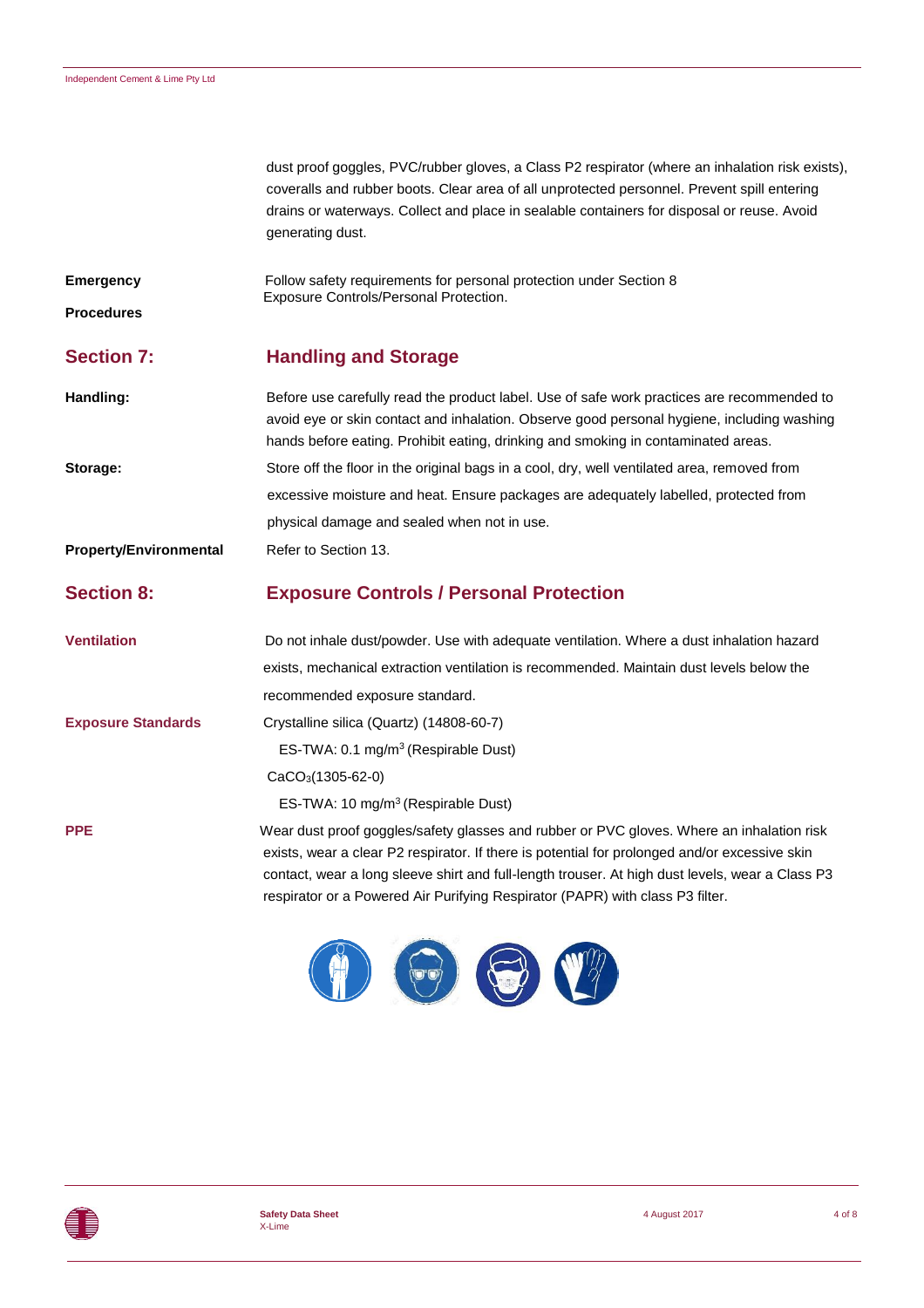# **Section 9: Physical and Chemical Properties**

| Appearance              | White powder                 | Solubility (water)           | 100 $g/L$ .   |
|-------------------------|------------------------------|------------------------------|---------------|
| Odor                    | <b>Odorless</b>              | <b>Specific Gravity</b>      | $1.9 - 2.1$   |
| pH (in water)           | $6 - 8$                      | % Volatiles                  | Not Available |
| <b>Vapor Pressure</b>   | Not Available                | <b>Flammability</b>          | Non-Flammable |
| <b>Vapor Density</b>    | Not Available                | <b>Flash Point</b>           | Not Relevant  |
| <b>Boiling Point</b>    | Not Available                | <b>Upper Explosion Limit</b> | Not Relevant  |
| <b>Melting Point</b>    | $>1000^{\circ}$ C            | <b>Lower Explosion Limit</b> | Not Relevant  |
| <b>Evaporation Rate</b> | Not Available                | <b>Autoignition</b>          | Not Available |
|                         |                              | <b>Temperature</b>           |               |
| <b>Bulk Density</b>     | 700 - 1200 kg/m <sup>3</sup> |                              |               |
| <b>Particle Size</b>    | $< 20 \mu m$                 |                              |               |

# **Section 10: Stability and Reactivity**

| <b>Chemical Stability:</b>     | Chemically Stable under recommended conditions of storage                                                                                                                                                                                                                                                                                                                               |
|--------------------------------|-----------------------------------------------------------------------------------------------------------------------------------------------------------------------------------------------------------------------------------------------------------------------------------------------------------------------------------------------------------------------------------------|
| <b>Conditions to Avoid:</b>    | Keep free of moisture                                                                                                                                                                                                                                                                                                                                                                   |
| <b>Incompatible Materials</b>  | No specific data                                                                                                                                                                                                                                                                                                                                                                        |
| <b>Decomposition Products:</b> | Unlikely to evolve toxic gases when heated to decomposition.                                                                                                                                                                                                                                                                                                                            |
| <b>Hazardous Reactions:</b>    | None                                                                                                                                                                                                                                                                                                                                                                                    |
| <b>Section 11:</b>             | <b>Toxicological Information</b>                                                                                                                                                                                                                                                                                                                                                        |
| <b>Acute Toxicity</b>          | This product is expected to be low toxicity. Under normal conditions of use,<br>adverse health effects are not anticipated. However, ingestion of large<br>quantities may result in nausea, vomiting and gastrointestinal irritation.                                                                                                                                                   |
| <b>Skin</b>                    | Not classified as a skin irritant. Contact may result in medical irritation,<br>redness and rash.                                                                                                                                                                                                                                                                                       |
| Eye                            | Not classified as an eye irritant. However, this product may cause mechanical<br>eye irritation with redness and lacrimation                                                                                                                                                                                                                                                            |
| <b>Sensitiser</b>              | This product is not known to be a skin or respiratory sensitizer.                                                                                                                                                                                                                                                                                                                       |
| <b>Mutagenicity</b>            | Insufficient data available for this product to classify as a mutagen.                                                                                                                                                                                                                                                                                                                  |
| <b>Carcinogenicity</b>         | Insufficient data available to classify as carcinogen. This product contains<br>crystalline silica which is classified as carcinogenic to humans (IARC Group<br>1). However, there is sufficient information to conclude that relative risk of lung<br>cancer is increased in persons with silicosis. Therefore, preventing the onset<br>of silicosis with also reduce the cancer risk. |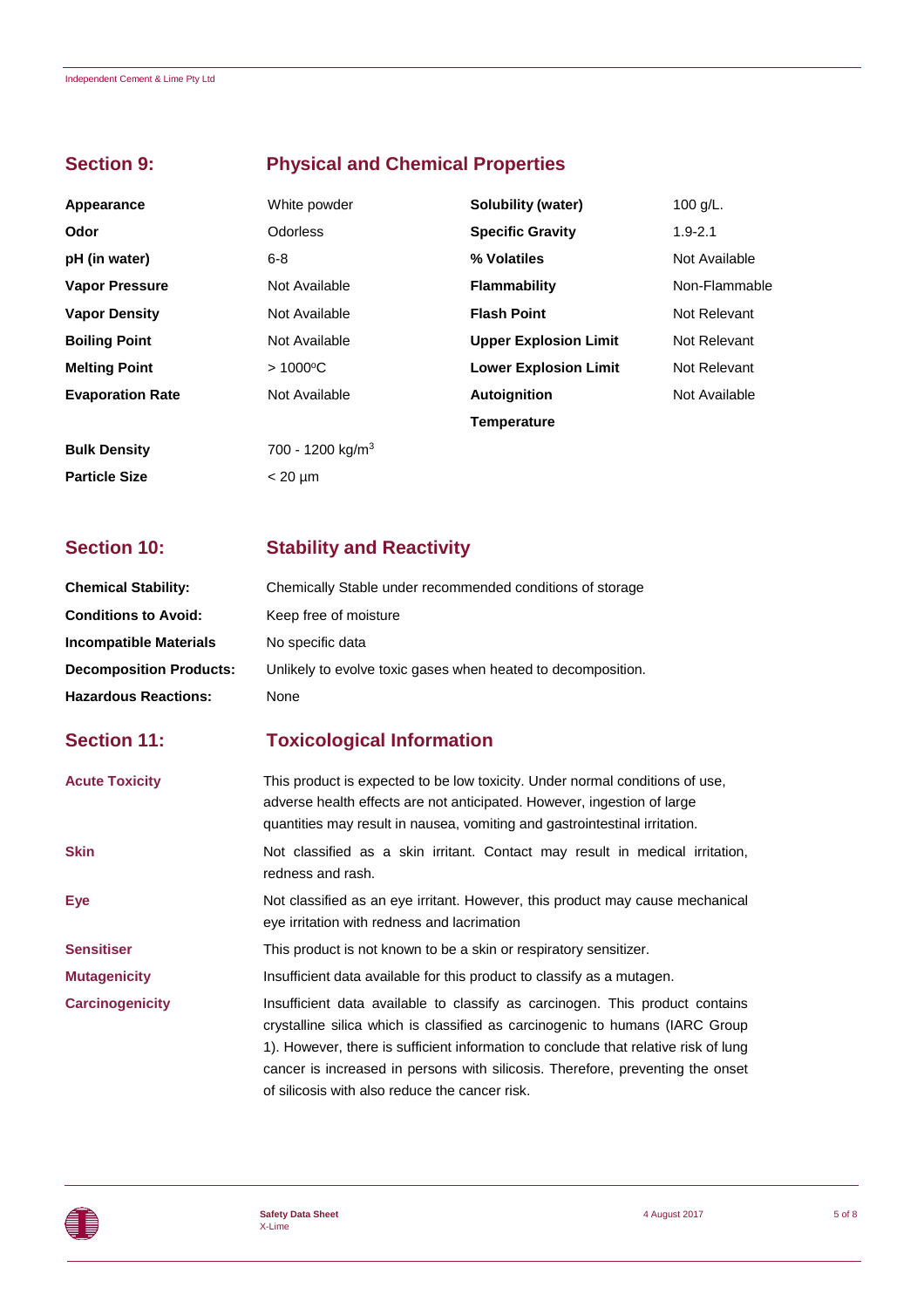| <b>STOT-</b> single exposure | Not classified as causing organ effects from single exposure                                                                                                                                                                                                                              |
|------------------------------|-------------------------------------------------------------------------------------------------------------------------------------------------------------------------------------------------------------------------------------------------------------------------------------------|
| STOT – repeated exposure     | Repeated exposure to respirable silica may result in pulmonary fibrosis<br>(silicosis). Silicosis is a fibronodular lung disease caused deposition in the<br>lungs of fine respirable particles of crystalline silica. Principal symptoms of<br>silicosis are coughing and breathlessness |

### **Section 12: Ecological Information**

| <b>Toxicity</b>                                | The main components/ of this product are not anticipated to cause any adverse effects to the<br>environment |
|------------------------------------------------|-------------------------------------------------------------------------------------------------------------|
| <b>Persistence and</b><br><b>Degradability</b> | Product is persistent and would have a low degradability                                                    |
| <b>Mobility in Soil</b>                        | A low mobility would be expected in a landfill situation.                                                   |
| <b>Bioaccumulative potential</b>               | This product is not expected to bioaccumulate                                                               |

## **Section 13: Disposal Considerations**

**Waste Disposal** Reuse or recycle where possible. Alternatively, ensure product is covered with moist soil to prevent dust generation and dispose of to an approved landfill site. Contact the manufacturer for additional information. **Legislation** Dispose of in accordance with relevant local legislation. Keep out of sewer stormwater

# **Section 14: Transport Information**

drains.

Not classified as a dangerous good by the criteria of the ADG code. Transport is by rail or road in bulk or bag form.

Drivers of trucks transporting bagged products should ensure that the bags are properly restrained.

| <b>Shipping Name</b> | None Allocated |                           |                |                  |                |
|----------------------|----------------|---------------------------|----------------|------------------|----------------|
| UN No                | None Allocated | <b>Hazchem Code</b>       | None Allocated | <b>Pka Group</b> | None Allocated |
| <b>DG Class</b>      | None Allocated | <b>Subsidiary Risk(s)</b> | None Allocated | <b>EPG</b>       | None Allocated |

### **Section 15: Regulatory Information**

**Poison Schedule AICS** A poison schedule number has not been allocated to this product using the criteria in the Standard for the Uniform Scheduling of Drugs and Poisons (SUSDP). All chemicals listed on the Australian Inventory of Chemical Standards (AICS).

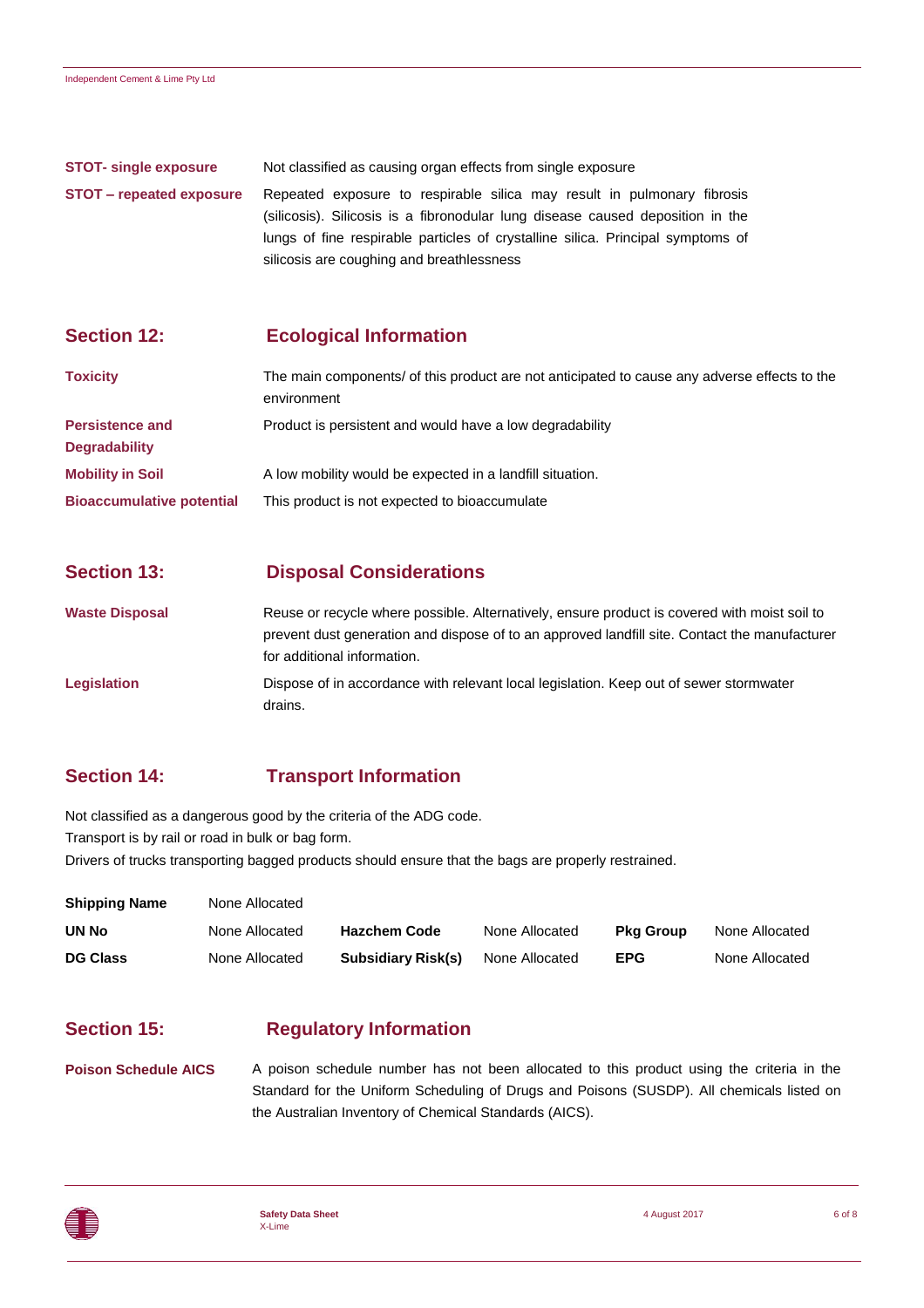| <b>Section 16:</b>            | <b>Other Information</b>                                                                                                                                                                                                                                                                                                                                                                                                                                                                           |
|-------------------------------|----------------------------------------------------------------------------------------------------------------------------------------------------------------------------------------------------------------------------------------------------------------------------------------------------------------------------------------------------------------------------------------------------------------------------------------------------------------------------------------------------|
| <b>Additional Information</b> | PERSONAL PROTECTIVE EQUIPMENT GUIDELINES: The Recommendation for protective<br>equipment contained within this SDS report is provided as a guide only. Factors such as<br>method of application, working environment, quantity used, product concentration and the<br>availability of engineering controls should be considered before final selection of personal<br>protective equipment is made.                                                                                                |
|                               | HEALTH EFFECTS FROM EXPOSURE: It should be noted that the effects from exposure to<br>this product will depend on several factors including: frequency and duration of use; quantity<br>used; effectiveness of control measures; protective equipment used and method of application.<br>Given that it is impractical to prepare an SDS report which would encompass all possible<br>scenarios, it is anticipated that users will assess the risks and apply control methods where<br>appropriate. |
|                               | ABBREVIATIONS:                                                                                                                                                                                                                                                                                                                                                                                                                                                                                     |
|                               | $mg/m3 - Milligrams per cubic metre$                                                                                                                                                                                                                                                                                                                                                                                                                                                               |
|                               | ppm - Parts Per Million                                                                                                                                                                                                                                                                                                                                                                                                                                                                            |
|                               | ES-TWA - Exposure Standard - Time Weighted Average                                                                                                                                                                                                                                                                                                                                                                                                                                                 |
|                               | CNS - Central Nervous System                                                                                                                                                                                                                                                                                                                                                                                                                                                                       |
|                               | NOS - Not Otherwise Specified                                                                                                                                                                                                                                                                                                                                                                                                                                                                      |
|                               | pH - relates to hydrogen ion concentration - this value will relate to a scale of 0 - 14, where 0<br>is highly acidic and 14 is highly alkaline.                                                                                                                                                                                                                                                                                                                                                   |
|                               | CAS# - Chemical Abstract Service Number - used to uniquely identify chemical compounds.<br>IARC - International Agency for Research on Cancer.                                                                                                                                                                                                                                                                                                                                                     |
| <b>Report Status</b>          | This document has been compiled by Building Product Supplies the manufacturer of the<br>product and serves as the manufacturer's Safety Data Sheet.                                                                                                                                                                                                                                                                                                                                                |
|                               | While the information in this Safety Data Sheet has been prepared in good faith, Building<br>Product Supplies does not warrant that the information is accurate, complete or up to date.                                                                                                                                                                                                                                                                                                           |
| <b>Contact Point</b>          | For further information on this product contact:                                                                                                                                                                                                                                                                                                                                                                                                                                                   |
|                               | Telephone: Office hours 03 9676 0060                                                                                                                                                                                                                                                                                                                                                                                                                                                               |
|                               | Facsimile: 03 9646 4954                                                                                                                                                                                                                                                                                                                                                                                                                                                                            |
|                               | Web site: www.bpsaust.com                                                                                                                                                                                                                                                                                                                                                                                                                                                                          |
| <b>Advice Note</b>            | The information in this document is believed to be accurate. Please check the currency of this<br>SDS by contacting:                                                                                                                                                                                                                                                                                                                                                                               |
|                               | 03 9676 0000                                                                                                                                                                                                                                                                                                                                                                                                                                                                                       |
|                               | Or                                                                                                                                                                                                                                                                                                                                                                                                                                                                                                 |
|                               | www.bpsaust.com                                                                                                                                                                                                                                                                                                                                                                                                                                                                                    |
|                               |                                                                                                                                                                                                                                                                                                                                                                                                                                                                                                    |

Each user of any information, or any product referred to, in this Safety Data Sheet must: